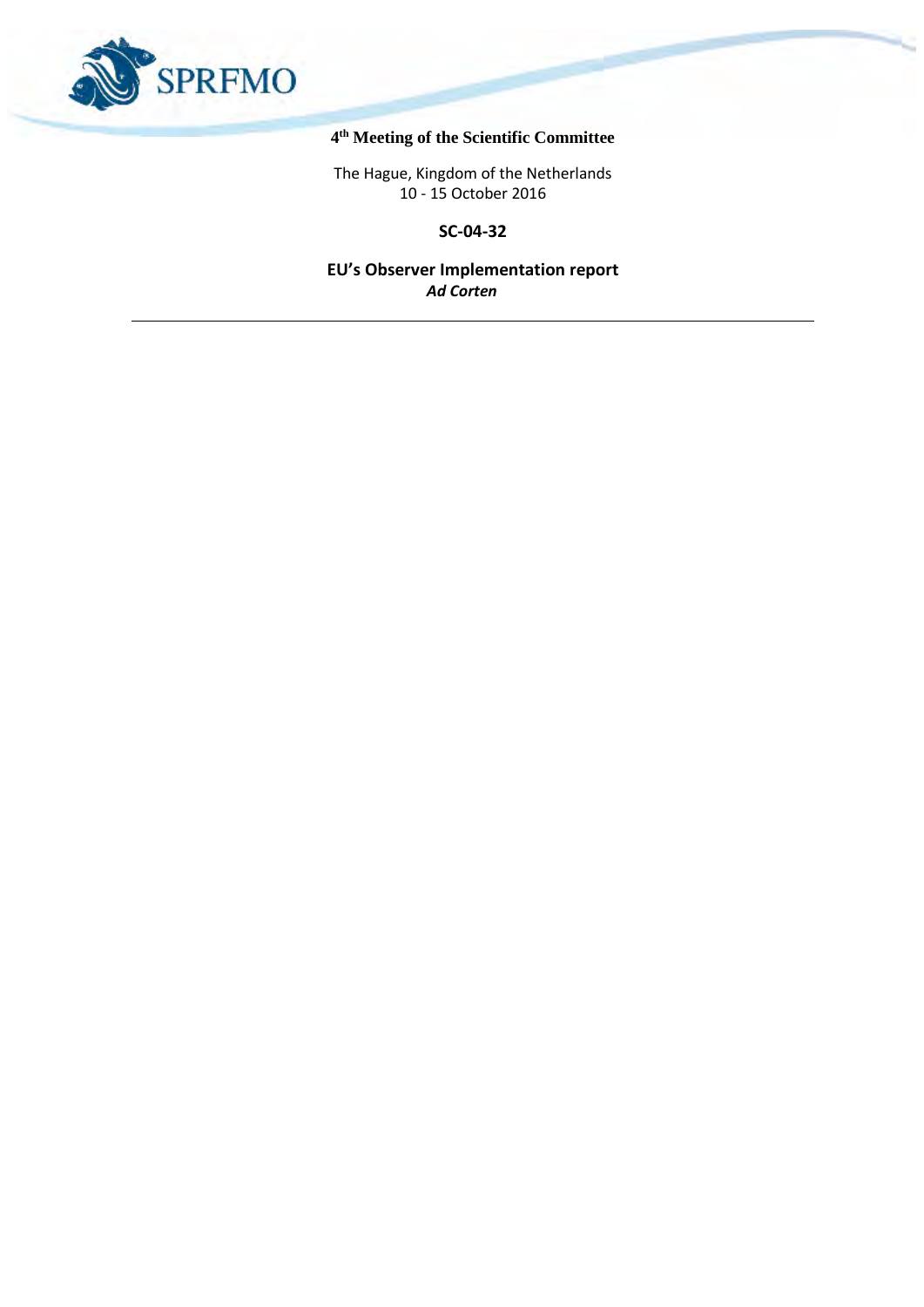# **EU observer program implementation 2015-16**

Ad Corten

Consultant Dutch Ministry of Economic Affairs

#### **1 General**

This report covers the observer program of the European Union in the SPRFMO area in the years 2015 and 2016. At the time of writing this report (October 2016), the observer missions in the Pacific for the year 2016 had been completed, so the results for the current year could also be included.

#### **2 Organisation of the observer program**

The observer program was organised by the Dutch consultant agency Corten Marine Research (CMR). This agency has been responsible for observer missions on board Dutch, German and Lithuanian trawlers in the SPRFMO area since 2007.

In 2015 and 2016, the program was financed by the EU Data Collection Framework. This program is funded for 50% by the EU and for the other 50% by the member states involved.

# **3 Observer training**

The two observers employed in the program in 2015 and 2016 had a wide experience in observer missions at sea:

J. De Klerk is a senior technician who has been involved in the observer programme in the Pacific since 2007. He has also been on observer missions in Mauritanian waters and he has trained Mauritanian observers.

T. Rackzynski is a PhD scientist who has worked as an observer on board EU pelagic vessels in the Pacific since 2008. He has also worked as an observer on board Polish vessels in the North-East Atlantic. In addition to his expertise on fish sampling, Raczynski is also an experienced bird observer.

No special training activities were organised for the CMR observers in 2015 - 2016

#### **4 Program design and coverage**

**.** 

The observer program on board EU trawlers in 2015 and 2016 was designed to obtain the 10% observer coverage in terms of fishing days that is requested by SPRFMO for vessels that make less than two trips in total (CMM 4.01, paragraph 22). In fact both EU vessels in 2015 and 2016 made more than two trips each (depending on how a trip is defined<sup>1</sup>), so technically the coverage of only

 $1$  A trip may be defined for example as the period between two calls in port, or between two transhipments at sea. So far, SPRFMO has not defined the term "trip".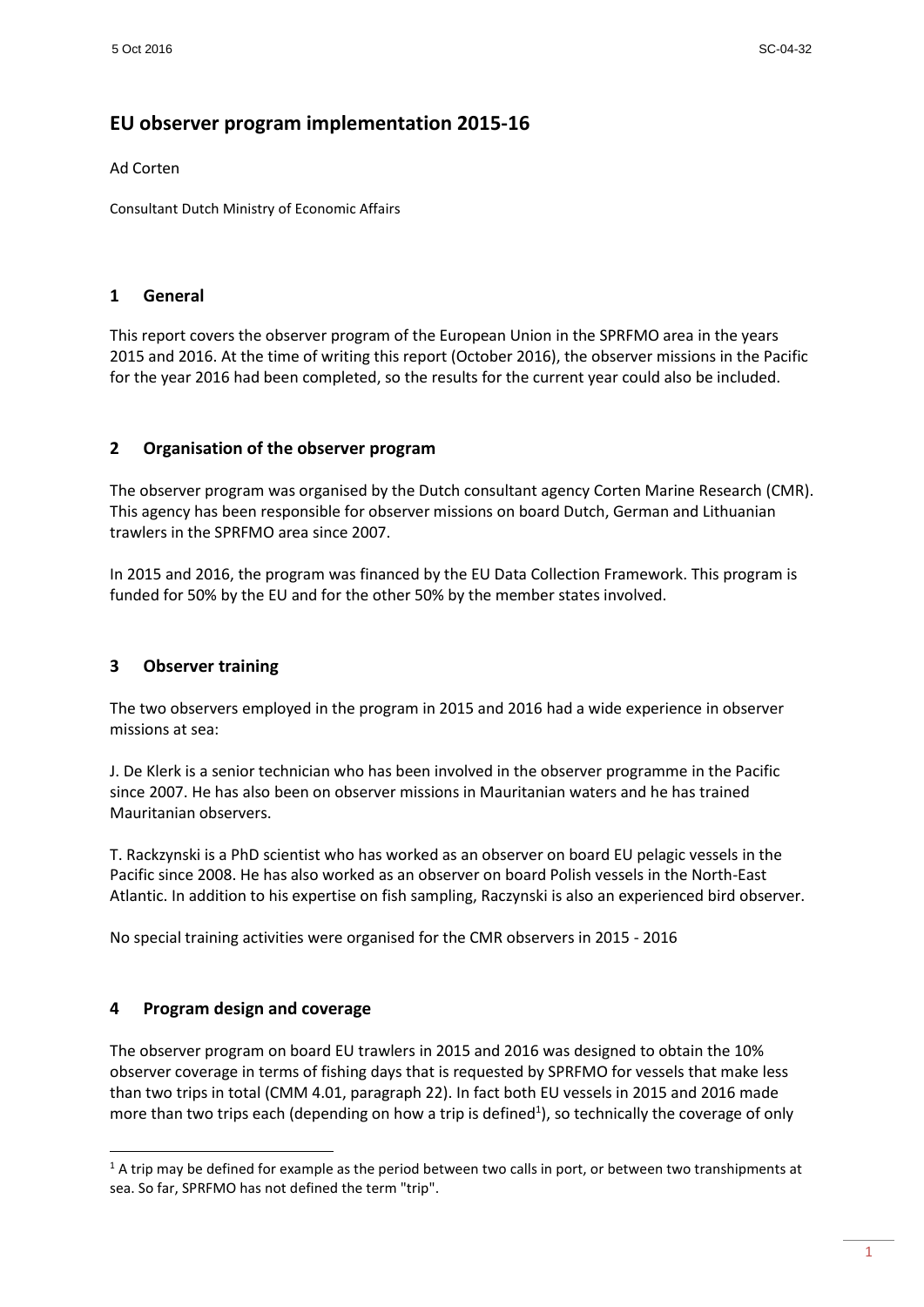one trip would have been sufficient to comply with the SPRFMO regulation (that prescribes 10% coverage of all trips). However, following the spirit of the regulation, it was decided to apply the more stringent criterion of 10% coverage of all fishing days. This criterion was met in both years, as can be seen from the table below:

| vear | fishing days | observer days | coverage |
|------|--------------|---------------|----------|
| 2015 | 149          | 88            | 59%      |
| 2016 | $150*$       | ີ<br>، ب      | 25%      |

\*) preliminary estimate as one of the vessels was still at sea at the time of writing this report

Fishing days are defined as the number of days for which catches were reported (including zero catches). Observer days are defined as days on which one or more catches were sampled.

Despite the lower number of observer days in 2016, the coverage in terms of fishing days in this year was still above the minimum requirement of 10%.

| year | period              | ship             | observer         | days with    |
|------|---------------------|------------------|------------------|--------------|
|      |                     |                  |                  | observations |
| 2015 | 29 April - 13 July  | Annelies Ilena   | Co de Klerk      | 60           |
|      | 13 June - 24 July   | Margiris         | Tomasz Raczynski | 28           |
| 2016 | 15 May - 17 June    | Janus            | Tomasz Raczynski | 14           |
|      | 17 June - 17 August | Maartje Theadora | Tomasz Raczynski | 23           |

The details of all observer missions in 2015 and 22016 are presented in the text table below.

# **5 Type of data collected**

Observers collected information on species composition and length distributions of all species in the catch. In addition, biological samples were analysed for weight, sex and maturity stage, and otoliths (only for jack mackerel) were collected. Species sampled for biological characteristics included *Trachurus murphyi*, *Scomber japonicus* and *Brama australis*.

Otoliths of jack mackerel will be read by a specialist of CMR, and the information on age/length relationship will be used to convert length distributions into age compositions of the catch. This information is used subsequently by the Scientific Committee in their assessments.

Length and biological data on all species collected were (or will be in the case of 2016) transmitted to SPRFMO in the standard format.

Following a recommendation adopted by 2014 SPRFMO Commission Meeting (SPFRMO 2014), the observers also counted the numbers of birds around the vessel, and the number of birds that were caught in the net or that had collisions with the vessel of fishing lines. Results of these observations are reported in the national reports of the EU to the Science Committee (Corten 2015, 2016) and in a more detailed report on the bird observations in 2016 (Raczynski and Corten, 2016)

# **6 Problems encountered.**